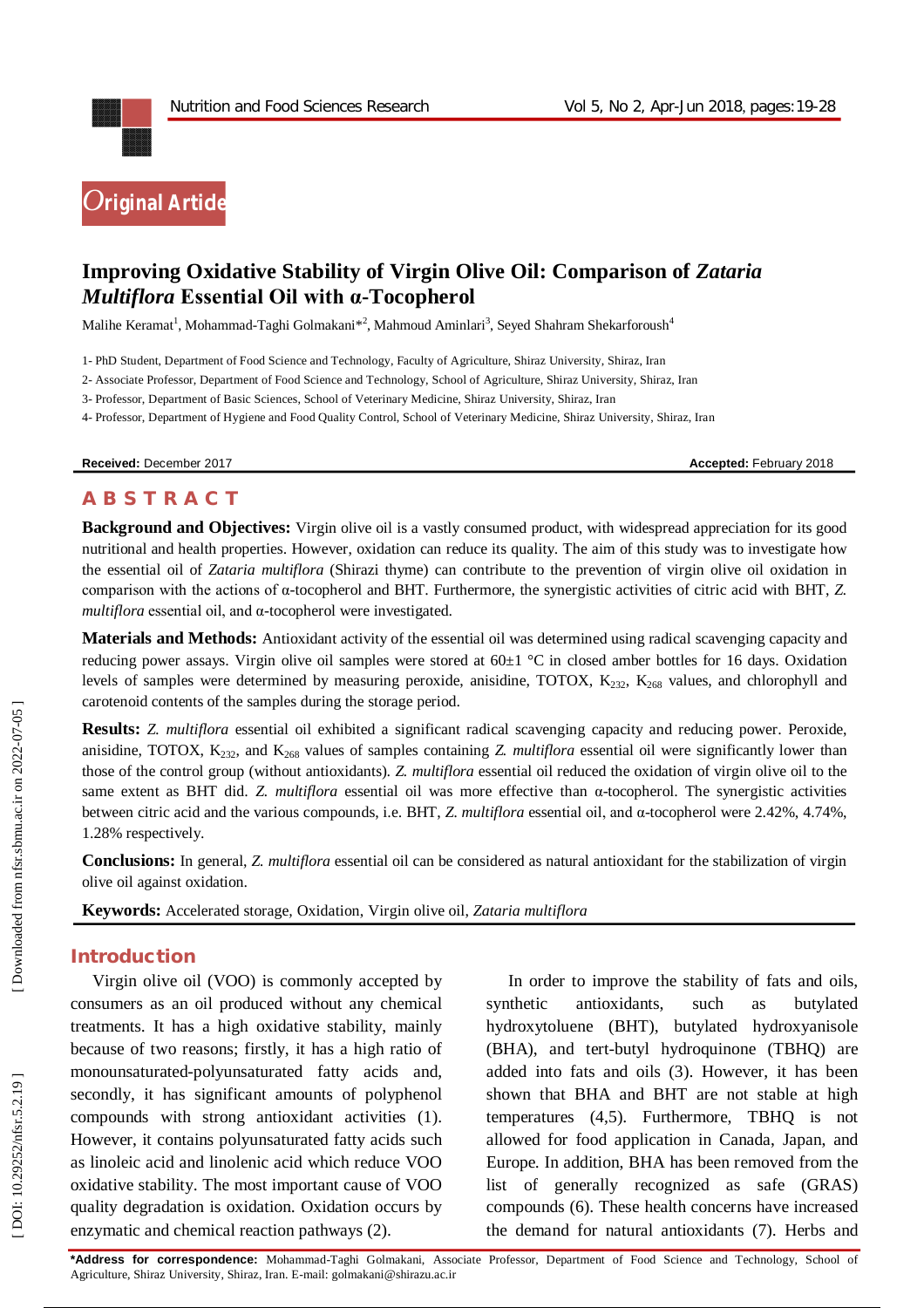spices contain high amounts of biological active compounds with significant antioxidant activity (3).

*Zataria multiflora* belongs to the Lamiaceae family. This aromatic plant is known as Avishan Shirazi. *Z. multiflora* is native to Iran, Pakistan, and Afghanistan (8). The main components of *Z. multiflora* essential oil (EO) are oxygenated monoterpenes thymol and carvacrol, and their corresponding monoterpene hydrocarbon precursors, i.e.  $\gamma$ -terpinene and  $p$ -cymene. (9). It has been shown that thymol and carvacrol can pose high antioxidant activities. Thymol and carvacrol can donate hydrogen atoms from their phenol hydroxyl groups to peroxyl radicals and terminate lipid peroxidation chain reactions (10, 11).

Many researches have investigated the effectiveness of different herbs and spices on the stability of vegetable oils. It has been observed that Ajwain EO (0.075%) lowers the oxidation of sunflower oil to a higher extent than BHA and BHT (0.02%) did (12). Oregano EO was effective against extra VOO oxidation (13). Also, there is considerable evidence that shows the synergistic effects of various antioxidants in vegetable oils. Hras *et al.* reported that rosemary extract showed synergistic effects with ascorbyl palmitate and CA in sunflower oil (14). Also, it has been reported that a combined mixture of honey and mint exhibited a synergistic activity and could be used as a promising food additive (15).

The goal of this study was to investigate the effect of *Z. multiflora* EO on VOO oxidation in comparison with *α* -tocopherol and BHT. Also, the synergistic effects of CA with *Z. multiflora* EO, BHT, and α tocopherol were investigated.

#### **Materials and Methods**

**Materials:** Dried aerial parts of *Z. multiflora* were purchased from a local market in Shiraz, Iran. The genus and species of *Z. multiflora* was authenticated by taxonomists from the Herbarium of Biology Department at Shiraz University, Shiraz, Iran. The VOO was provided by Etka Oil organization. Chemicals such as α -tocopherol, 2, 2 -diphenyl - 1 picrylhydrazyl radical (DPPH°), BHT, TBHQ, potassium ferricyanide, sodium phosphate, trichloroacetic acid, iron (III) chloride, copper (II) chloride, neocuproine (≥98% ) , ammonium acetate, and Folin–Ciocalteu reagent were purchased from Sigma -Aldrich (St. Louis, MO). Potassium iodide, cyclohexane, methanol, isooctane, hexane, and

methanol were purchased from Merck (Darmstadt, Germany).

**Extraction of EO:** *Z. multiflora* EO was extracted according to the method described by Golmakani and Rezaei (9) using a Clevenger -type apparatus. Briefly, 50 grams of *Z. multiflora* sample was mixed with 500 mL of distilled water and hydrodistillated for 3 h. EO samples were dried over anhydrous sodium sulphate and were stored at  $-18$  °C until further analysis (9).

**Gas Chromatography (GC) Analysis of EO:** GC analysis of the EO was carried out using the method described by Khajehie *et al*. (16). The EO constituents were identified using a GC (7890A, Agilent Technologies, Santa Clara, CA) which was coupled with a mass spectrometer (5975C, Agilent Technologies, Santa Clara, CA) operating at 70 eV ionization energy, 0.5 s/scan and a mass range of 35 - 400 atomic mass units (amu). HP -5MS capillary column (5% Phenyl Polysilphenylene -siloxane, 30 m length, 0.25 mm internal diameter, and 0.25 μm film thickness, Agilent Technologies, Santa Clara, CA) was used. The carrier gas was Helium at a flow rate of 0.9 mL/min. In addition, quantitative determination of EO constituents was carried out under the same chromatographic conditions using a GC equipped with a flame ionization detector (FID). For each compound, the relative data for percentage was determined from the electronic integration of the chromatogram's peak areas.

#### **Antioxidant Activity of EO**

**Free Radical Scavenging Capacity:** The free radical scavenging capacities of BHT and *Z. multiflora* EO were determined according to the method of Farahmand *et al.* (17), using the DPPH<sup>°</sup> assay. The results were expressed as  $IC_{50}$  value, which is defined as the amount of sample concentration that can scavenge 50% of DPPH.

**Reducing Assay:** The ferric reducing antioxidant power (FRAP) of the EO was measured using the procedure described by Farahmand *et al*. (17), by reducing the Fe (III) to Fe (II). The cupric ion reducing antioxidant capacity (CUPRAC) of the EO was measured by reducing the Cu (II) to Cu (I), using the method of *Apak et al.* (18). In both FRAP and CUPRAC assays, vitamin C was used as the positive control. FRAP and CUPRAC results were expressed as mg of vitamin C equivalents per gram of sample (mg VCE/g).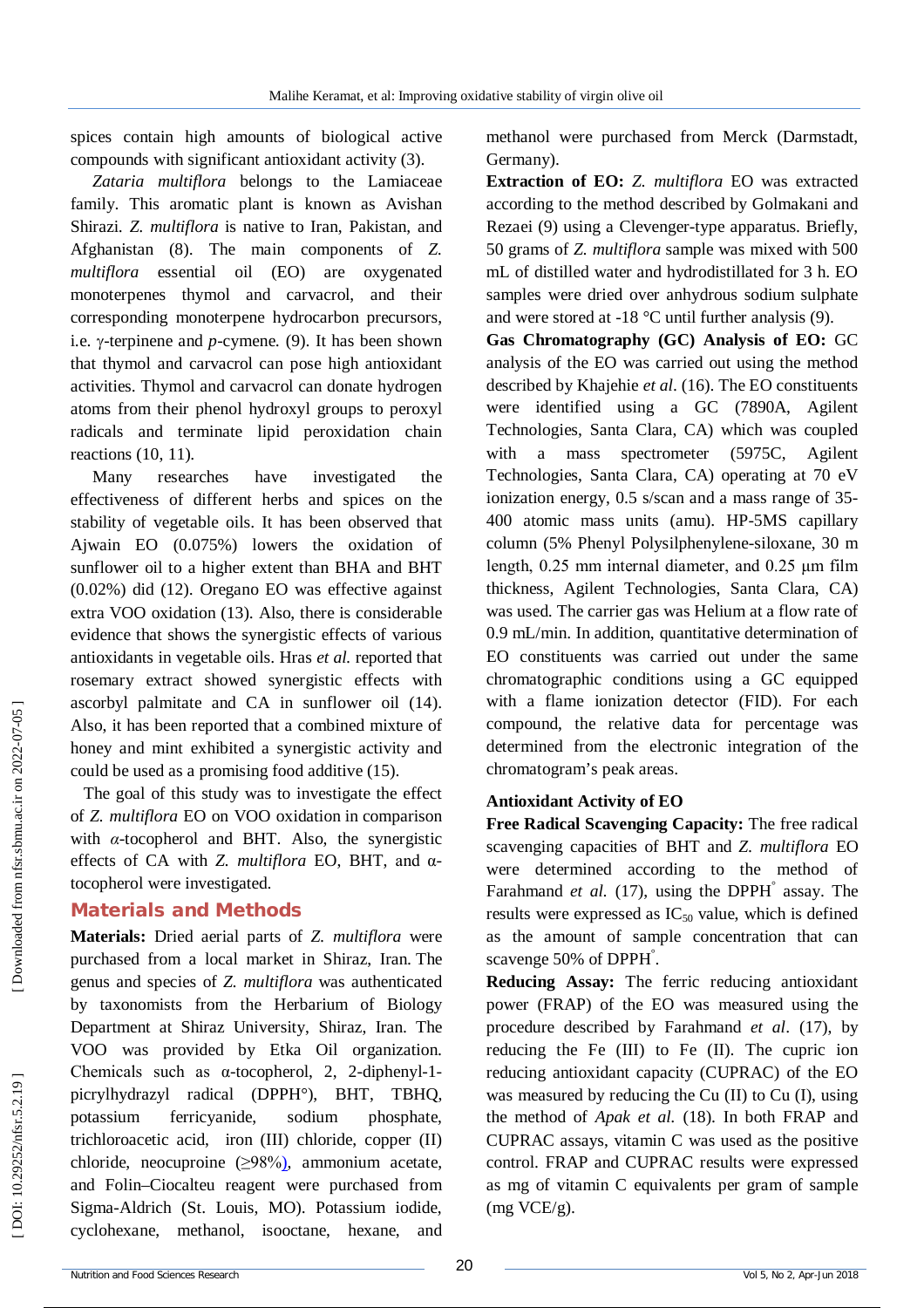### **Initial Quality of VOO**

**Free Fatty Acid Content:** Free fatty acids were measured according to the AOCS official method (Cd 3d -63 ). The free fatty acid content was calculated as the percentage of oleic acid (19).

**Fatty Acid Analysis:** Fatty acid analysis was carried out using the method of Golmakani *et al*. with some modifications (20). In order to prepare fatty acid methyl esters, VOO was mixed with methanol: acetyl chloride solution at the ratio of 95:5 v/v. The mixture was sealed in a PTFE -lined vial and heated at 85 °C for 1 h. The vial was cooled and 5.0 mL double distilled water was added. Afterwards, 1.0 mL of hexane containing 0.01% TBHQ was added to the mixture. Finally, 1.0 mL of hexane containing 0.01% TBHQ was added again and centrifuged at  $4000 \times g$  at 25  $\degree$ C for 5 min. The upper phase (hexane layer) obtained after centrifugation contained mixtures of fatty acid methyl esters.

To determine fatty acid composition of VOO, a GC (3420A, Beifen system, China) equipped with a FID was used. A BPX70 capillary column (Bis – cyanopropylsiloxane-silphenylene,  $30 \text{ m} \times 0.25 \text{ mm}$ internal diameter with 0.25 μm film thickness) was used for the separation of fatty acid methyl esters. The column initial temperature was held at 140 ° for 5 min. After that, it was increased to 180 °C at a rate of 20 °C/min. It was held at 180 °C for 9 min. finally, it was increased to 200 °C at a rate of 20 °C/min and held at that temperature for 3 min. The injector and detector temperatures were set at 250 and 300 °C, respectively. One μL of fatty acid methyl ester samples was injected in to the GC system in split mode (at 1:10 ratio). The carrier gas was nitrogen.

**Calculation of Iodine Value:** Iodine value (IV) was calculated according to the equation described by Kyriakidis and Katsiloulis according to eq. (1).

IV =  $xC1 + yC2 + zC3$ ;  $x = 0.95$ ,  $y = 1.6$ , and  $z =$ 2.62. eq. **(**1)

C1, C2, and C3 correspond to the sum of mono -, di -, and tri -unsaturated fatty acid methyl esters, respectively (21).

**Total Phenolic Content:** Total phenolic content of VOO was determined using the Folin–Ciocalteu assay according to the method of Casal *et al*. (22). Results were expressed as µg of gallic acid per g of VOO (µg GAE/g).

**Oxidation Indices of VOO:** The peroxide value (PV) was measured using the AOCS official method

(Cd 8 -53). PV results were expressed as milli equivalents of active oxygen per kg of VOO (19). The anisidine value (AV) was measured using the procedure described by the AOCS official method (Cd 8 -53). AV results were expressed as mg per kg of VOO (19). The TOTOX value was calculated using eq. (1) (10).

TOTOX value =  $AV + 2PV$  eq. (1)

The  $K_{232}$  and  $K_{268}$  extinction coefficients were measured following the AOCS official method (ch 5 - 91) (18). Chlorophyll and carotenoid contents were determined using the procedure described by Minguez -Mosquera *et al*. (23).

**Oxidative Stability of VOO during Accelerated Storage:** *Z. multiflora* EO, *α* -tocopherol, and BHT were added to the VOO in concentrations of 1000, 100, and 100 ppm, respectively. Also, mixtures of the EO, *α* -tocopherol, and BHT with 100 ppm CA were added to the VOO. VOO samples were placed into amber bottles (60 mL). The bottles were completely filled and sealed. No headspace was left in the bottles. The samples were kept in an incubator at  $60\pm1$  °C for 16 days. The oxidation level of VOO samples was determined by measuring PV, AV, TV,  $K_{232}$ , and  $K_{268}$ values every 4 days. Also, chlorophyll and carotenoid contents were determined at the beginning and at the end of the storage period.

The IP is defined as the number of days taken for a sample to reach a PV of 20 meq  $O_2$ /kg (11).

Protection factor (PF) was calculated using eq. (2).  $PF = \frac{IPa}{IPv}$ eq. (2)

where  $IP_v$  is the induction period (IP) of the VOO sample without antioxidant (control) and  $IP_a$  is IP of the VOO samples containing antioxidant (BHT, *α* tocopherol, and *Z. multiflora* EOs) (13). The effectiveness of antioxidants can be determined using the following scale for the PF values: 1.0 -1.5 (very low), 1.5 -2.0 (low), 2.0 -2.5 (medium), 2.5 -3.0 (high), and  $>3.0$  (very high) (24).

Antioxidant activity (AA) functions by the concentration of the antioxidant. AA was determined following eq. (3).

$$
AA = \frac{IP_a - IP_v}{[AH] IP_v} \qquad eq. (3)
$$

Where [AH] is the antioxidant concentration in ppm unit (25) .

Also, the synergistic activity was calculated according to eq. (4).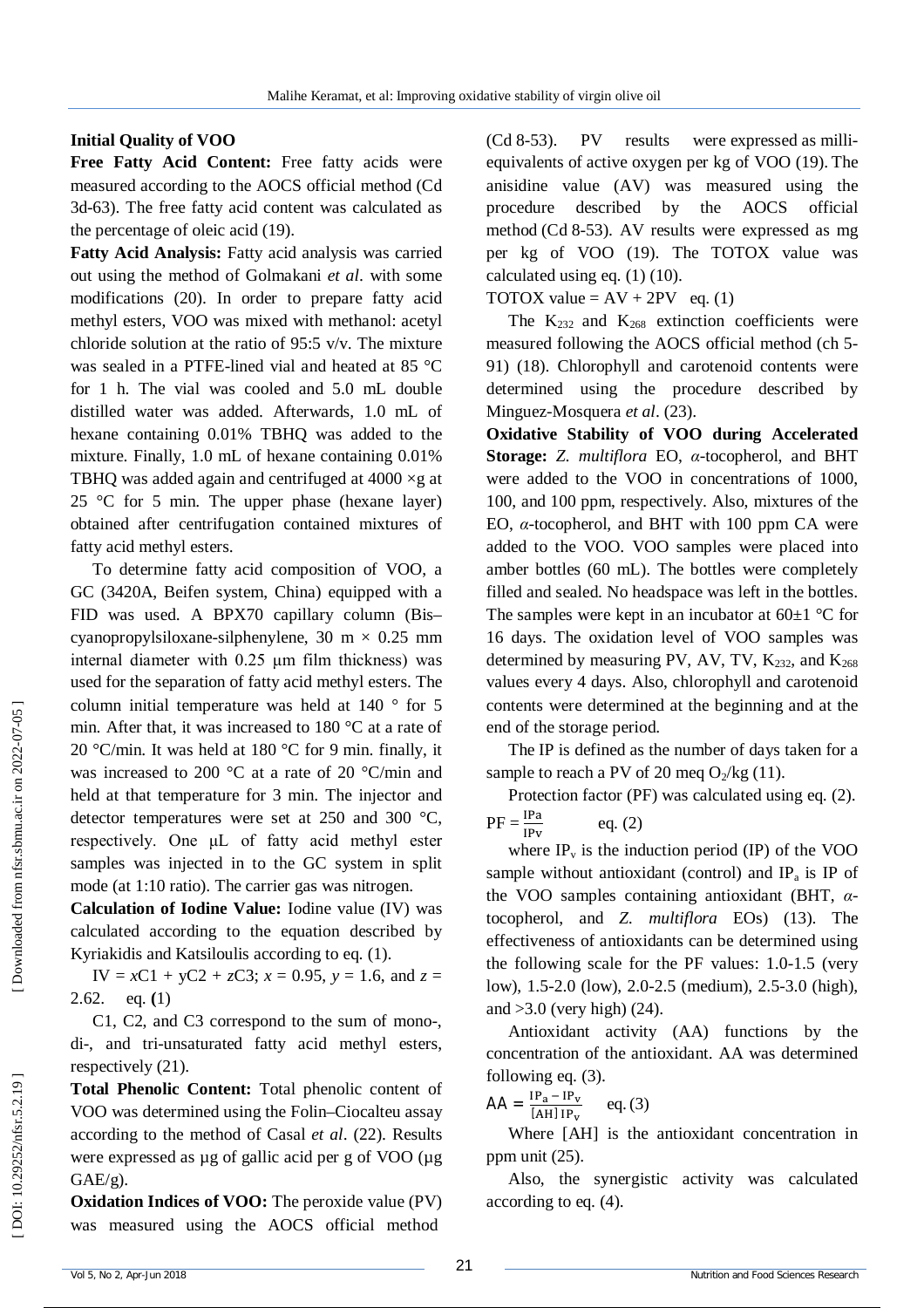eq. (4)

$$
Synerging (%) = (\frac{(IP_c-IP_v) - (IP_1-IP_v) - (IP_2-IP_v)}{(IP_c-IP_v)}) \times 100
$$

Where  $IP<sub>v</sub>$  is the induction period of the sample treated with the mixture of the antioxidant with CA, the  $IP_1$  is the induction period of the sample treated with the antioxidant without  $CA$ , and  $IP<sub>2</sub>$  is the induction period of the sample treated with CA (14).

**Statistical Analysis:** All results are reported as the mean value  $\pm$  standard deviation of triplicate measurements. In order to compare the mean values, a general linear model (GLM) procedure from SAS (Statistical Analysis Software, version 9.1; SAS Institute Inc. Cary, NC) was used. Microsoft Office Excel 2010 was used to calculate the regression equations of the oxidation indices from the storage study of VOO.

#### **Results**

**Analysis of EO:** The chemical composition of *Z. multiflora* EOs is shown in Table 1. *Z. multiflora* EO contained high amounts of oxygenated monoterpenes and made up 69.49% of the EO. The monoterpene hydrocarbons made up 27.46% of the *Z. multiflora* EO, while sesquiterpene hydrocarbons comprised 2.97% **.** The main components of *Z. multiflora* EO were thymol (52.80%), *p* -cymene (11.74%), carvacrol (10.33%), and γ -terpinene (6.06%).

**Antioxidant Activity of EO:** *Z. multiflora* EO was able to scavenge DPPH<sup> $\degree$ </sup> with IC<sub>50</sub> value of 0.06 mg/ml. Comparison of the DPPH ° scavenging capacity of the investigated EO and those expressed by BHT ( $IC_{50} = 0.02$  mg/ml) showed that the EO possessed slightly lower scavenging activities than BHT. Ferric reducing power and cupric ion reducing power of *Z. multiflora* EO were 815.96±86.44 and 895.43±10.09 mg of vitamin C equivalents/g sample, respectively.

**Initial Quality of VOO:** PV, AV, Free acidity, K<sub>232</sub>, and  $K_{268}$  of VOO were 4.45±0.68 meq O<sub>2</sub>/Kg, 3.62±0.12 mg/kg, 1.69±0.22%, 1.67±0.25, and  $0.16\pm0.1$ , respectively, at the beginning of the storage period. Oleic acid was the major fatty acid  $(69.72 \pm 1.70\%)$  followed by palmitic  $(18.67 \pm 2.68\%)$ , linoleic (8.94±2.20%), stearic (1.72±0.14%), and linolenic (0.95±0.63%) acids. The iodine value of VOO was 83.03. Total phenolic content of VOO was  $290.5 \pm 1.1$  (µg GAE/g).

**Table 1.** Chemical composition of *Zataria multiflora* essential oil using gas chromatography

| No. | Compound               | Retention index | Relative peak |
|-----|------------------------|-----------------|---------------|
|     |                        |                 | area $(\%)$   |
| 1   | $\alpha$ -Thujene      | 924             | 0.31          |
| 2   | $\alpha$ -Pinene       | 932             | 3.35          |
| 3   | Camphene               | 951             | 0.31          |
| 4   | β-Pinene               | 975             | 0.05          |
| 5   | Myrcene                | 989             | 2.46          |
| 6   | 3-Octanol              | 993             | 0.07          |
| 7   | $\alpha$ -Phellandrene | 1004            | 0.34          |
| 8   | $\alpha$ -Terpinene    | 1015            | 2.21          |
| 9   | $p$ -Cymene            | 1025            | 11.74         |
| 10  | Limonene               | 1028            | 0.63          |
| 11  | $\gamma$ -Terpinene    | 1058            | 6.06          |
| 12  | cis-Sabinene hydrate   | 1065            | 0.28          |
| 13  | Linalool               | 1098            | 1.31          |
| 14  | <b>Borneol</b>         | 1164            | 0.95          |
| 15  | Terpinene-4-ol         | 1175            | 1.87          |
| 16  | $\alpha$ -Terpineol    | 1189            | 0.88          |
| 17  | Thymol                 | 1291            | 52.8          |
| 18  | Carvacrol              | 1305            | 10.33         |
| 19  | Thymol acetate         | 1354            | 0.92          |
| 20  | Carvacrol acetate      | 1371            | 0.15          |
| 21  | $(E)$ -Caryophyllene   | 1417            | 1.98          |
| 22  | Aromadendrene          | 1436            | 0.29          |
| 23  | $\alpha$ -Humulene     | 1451            | 0.18          |
| 24  | allo-Aromadendrene     | 1458            | 0.25          |
| 25  | Viridiflorene          | 1492            | 0.27          |

#### **Oxidative Stability of VOO during Accelerated Storage**

**PV, AV, and TV:** Changes in PVs of VOO samples during storage are illustrated in Figure 1a and Figure 1d, respectively. PVs measured in the control were higher than those samples containing *Z. multiflora* EO and BHT during the storage period. The PV of the control increased considerably at the early stages of the storage period, but after 12 days of storage, the PV of the control began to decrease. In fact, after 12 days of storage, the formation of hydroperoxides was slower than their decomposition into secondary oxidation products. In samples containing *Z. multiflora* EO, BHT, and *α* -tocopherol, it was observed that the PV reached 12.88±0.54, 12.46 $\pm$ 0.06, and 18.10 $\pm$ 0.14 meq O<sub>2</sub>/kg, respectively, after 16 days storage. The PVs of samples containing antioxidants without CA were significantly higher than those with CA.

AVs of VOO samples are presented in Figure 1 b and Figure 1e. The AV of the control sample increased gradually after 8 days of storage. Sharp increase in the AV of the control sample was observed after 12 days of storage. These findings support the idea that hydroperoxides start to decompose and form secondary oxidation products after 12 days of storage (26). BHT, *Z. multiflora* EO, and α -tocopherol significantly inhibited the formation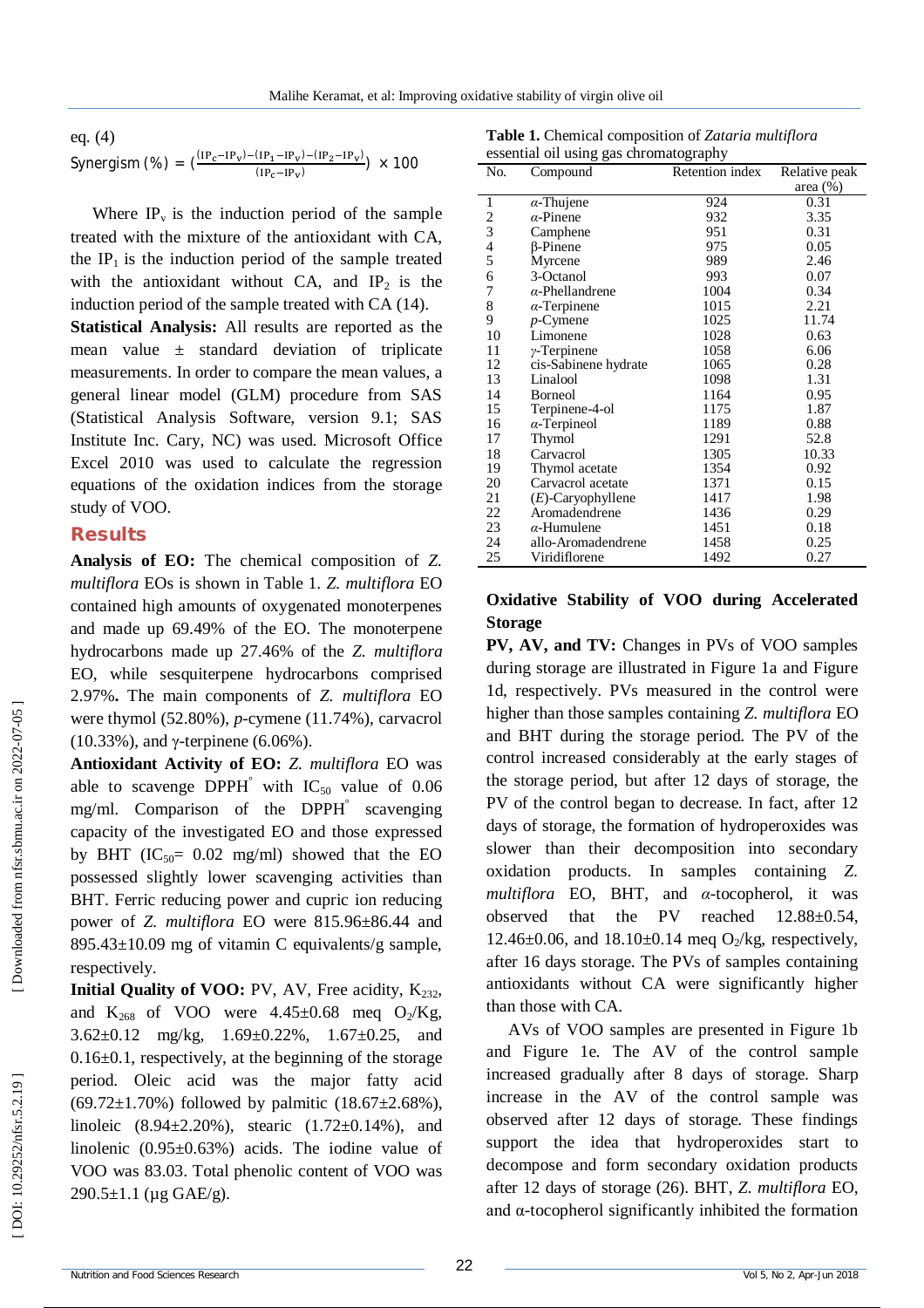of secondary oxidation products in comparison with the control sample. By the end of the storage period, the corresponding percentage of inhibition by *Z. multiflora* EO, BHT, and α -tocopherol were 19.87%, 23.99%, and 14.59%, respectively, compared to the control. In the case of samples containing antioxidants with CA, the corresponding percentage of inhibition performed by *Z. multiflora* EO, BHT, and αtocopherol were 22.27%, 28.79%, and 16.51%, respectively, compared to the control.

TVs of VOO samples are illustrated in Figure 1c and Figure 1f. TVs of all samples were increased during storage. *Z. multiflora* EO and BHT were the most stable during the storage period. The effect of *Z. multiflora* EO was comparable to those of BHT when lowering the TV of VOO. The *α* - tocopherol was less effective than BHT and *Z. multiflora* EO.

Antioxidant indices of VOO samples are shown in Table 2. *Z. multiflora* EO significantly increased the IP of VOO in comparison with that of the control. No significant difference was observed between IP of samples containing BHT with CA and those containing *Z. multiflora* EO with CA. Therefore, the mixture of *Z. multiflora* EO and CA can be used to replace synthetic antioxidants, i.e. BHT. The *α* tocopherol significantly increased the IPs of VOO in comparison with that of the control, but they were less effective than *Z. multiflora* EO and BHT.

According to PF results, the BHT and *Z. multiflora* EO, in addition to the mixtures of these antioxidants with CA, exhibited the highest PF in VOO during storage period. The *α* -tocopherol exhibited a lower PF than the value exhibited by BHT and *Z. multiflora* EO.



**Figure 1.** Effect of *Zataria multiflora* essential oil, BHT, and α -tocopherol on peroxide values, anisidine values, and TOTOX values of virgin olive oil samples with (d -f) and without (a -c) citric acid.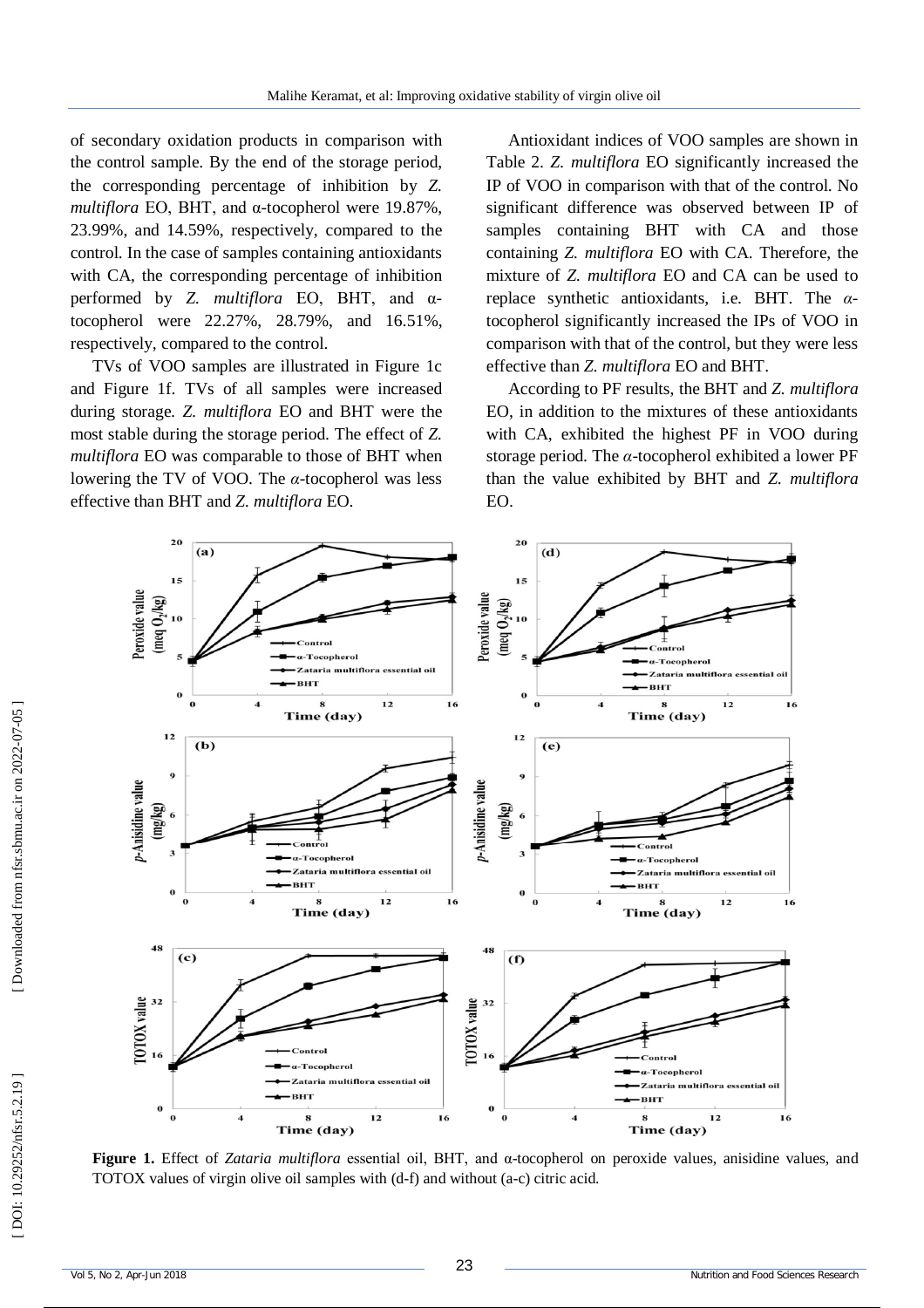Malihe Keramat, et al: Improving oxidative stability of virgin olive oil

| <b>Table 2.</b> Antioxidant marces and synergism activity of virgin onve on samples during storage period |                                       |                         |                               |                              |  |  |  |
|-----------------------------------------------------------------------------------------------------------|---------------------------------------|-------------------------|-------------------------------|------------------------------|--|--|--|
| Treatment                                                                                                 | Induction period<br>Protection factor |                         | Antioxidant activity          | Synergism                    |  |  |  |
|                                                                                                           | (day)                                 |                         |                               | $\arcsin(y_0)$               |  |  |  |
| Without citric acid                                                                                       |                                       |                         |                               |                              |  |  |  |
| Control                                                                                                   | $7.56 \pm 0.17$ <sup>d*</sup>         | $1.00+0.00^b$           | $0.00+0.00T$                  |                              |  |  |  |
| <b>BHT</b>                                                                                                | $30.84 \pm 1.28$ <sup>a</sup>         | $4.07+0.08^{\text{a}}$  | $307.99 + 7.77$ <sup>a</sup>  |                              |  |  |  |
| Zataria multiflora essential oil                                                                          | $28.21 \pm 0.88^{\circ}$              | $3.73 \pm 0.20^a$       | $27.31 \pm 0.33$ <sup>e</sup> |                              |  |  |  |
| $\alpha$ -Tocopherol                                                                                      | $16.20 + 0.14^c$                      | $2.13 \pm 0.04^{\circ}$ | $113.22 + 5.06^{\circ}$       |                              |  |  |  |
| With citric acid                                                                                          |                                       |                         |                               |                              |  |  |  |
| Control                                                                                                   | $8.12 \pm 0.03$ <sup>d</sup>          | $1.00+0.00^b$           | $0.00 \pm 0.00$ <sup>r</sup>  |                              |  |  |  |
| <b>BHT</b>                                                                                                | $32.00 \pm 0.99^{\text{a}}$           | $3.93 + 1.06^a$         | $146.91 + 5.23^{\circ}$       | $2.42 + 0.72^{ab}$           |  |  |  |
| Zataria multiflora essential oil                                                                          | $29.83 \pm 0.63^{ab}$                 | $3.67 + 0.06^a$         | $24.29 + 0.54^e$              | $4.74 \pm 0.69$ <sup>a</sup> |  |  |  |
| $\alpha$ -Tocopherol                                                                                      | $16.81 \pm 0.24$ <sup>c</sup>         | $2.00 \pm 0.01^{\circ}$ | $53.44 \pm 1.02^{\circ}$      | $1.28 \pm 0.71^{\circ}$      |  |  |  |
|                                                                                                           |                                       |                         |                               |                              |  |  |  |

| Table 2. Antioxidant indices and synergism activity of virgin olive oil samples during storage period |  |  |
|-------------------------------------------------------------------------------------------------------|--|--|
|                                                                                                       |  |  |
|                                                                                                       |  |  |

\*Values are presented as mean ± standard deviation. In each column, means with different letters are significantly different ( *P*<0.05).

Antioxidant activity (AA) of BHT and *α* tocopherol was significantly higher than that of *Z. multiflora* EO. This may be due to the fact that AA depends on the concentration of antioxidant (25). The AAs of samples containing BHT and *α* -tocopherol without CA were significantly higher than those with CA, but there was no significant difference between the AA of samples containing *Z. multiflora* EO – samples without CA and those combined with CA.

Synergism activities of tested antioxidants with CA are shown in Table 2. The synergistic activities of CA with *Z. multiflora* EO, BHT, and *α* -tocopherol were 4.74, 2.42, and 1.28%, respectively. Thus, when the tested antioxidants were combined with CA, they showed a synergism in VOO.

 $K_{232}$  and  $K_{268}$ :  $K_{232}$  and  $K_{268}$  values of VOO samples during the storage period are shown in Figure 2. Similar to PV results,  $K_{232}$  and  $K_{268}$  values of samples containing *Z. multiflora* EO was lower than samples of the control and samples containing *α* -tocopherol. *Z.*  *multiflora* EO delayed the formation of conjugated dienes and trienes to the same extent as BHT did. The CA showed a low synergistic activity with the tested antioxidants in lowering the  $K_{232}$  and  $K_{268}$ . The times required to reach the upper permitted limits of  $K_{232}$ and  $K_{268}$  for VOO samples during the storage period are shown in Table 3. The durations of time that were required to reach the upper permitted limit of  $K_{232}$  and IP correlated directly with samples containing CA  $(R^2 = 0.998; y=0.796x+0.160)$  and also those without CA ( $\mathbb{R}^2$  = 0.989; y = 0.912x+0.251). There was a direct correlation between the durations of time that were required to reach the upper permitted limit of  $K_{268}$  and IP for samples with CA ( $R^2 = 0.926$ ; y=3.651x-7.304) and those without CA ( $R^2 = 0.997$ ; y=4.597-9.983). In addition, the durations of time that were required to reach the upper permitted limit of  $K_{232}$  and  $K_{268}$ correlated directly with samples containing CA  $(R^2=$ 0.964; y=3.301x-6.184) and those without CA  $(R^2=$  $0.991$ ; y= $3.670x-6.343$ ).



Figure 2. Effect of *Zataria multiflora* essential oil, BHT, and α-tocopherol on K<sub>232</sub> and K<sub>268</sub> values of virgin olive oil samples with (c, d) and without (a, b) citric acid.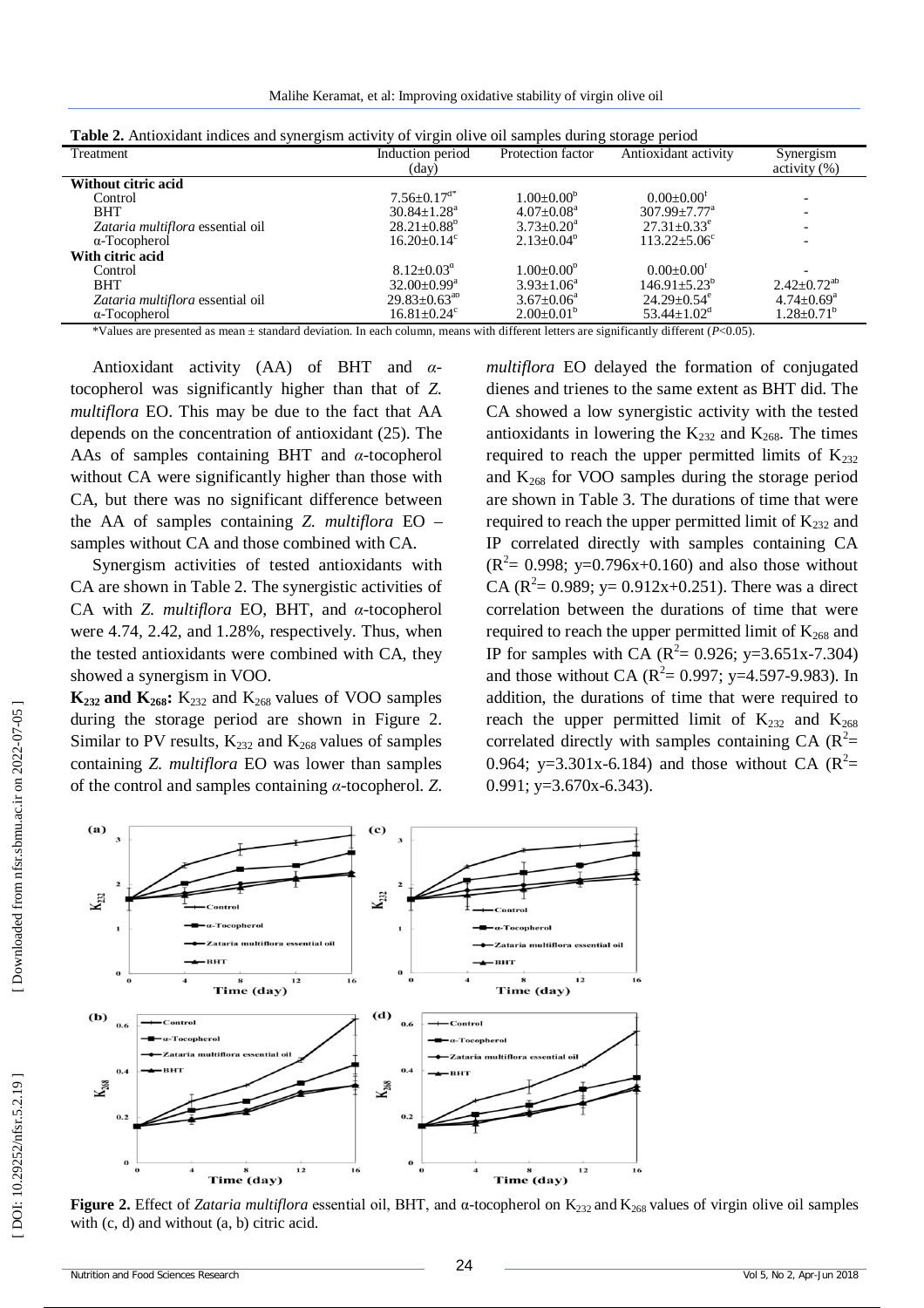| Treatment                        | $K_{232}$ upper legal          | $K_{268}$ upper legal                                                           | Relative parameters |                                             |                   |
|----------------------------------|--------------------------------|---------------------------------------------------------------------------------|---------------------|---------------------------------------------|-------------------|
|                                  | limit (day)                    | limit (day)                                                                     | IP/ $K_{232}$       | IP/ $K_{268}$                               | $K_{232}/K_{268}$ |
| Without citric acid              |                                |                                                                                 |                     |                                             |                   |
| Control                          | $7.99 + 2.11$ <sup>d</sup>     | $3.77 \pm 0.90$ <sup>d</sup>                                                    | $0.98 + 0.24$       | $2.05 \pm 0.44$                             | $2.11 \pm 0.06$   |
| <b>BHT</b>                       | $26.49 \pm 0.67$ <sup>ab</sup> | $8.71 \pm 0.12$ <sup>abc</sup>                                                  | $1.15 + 0.01$       | $3.53 \pm 0.35$                             | $3.06 \pm 0.31$   |
| Zataria multiflora essential oil | $24.12 \pm 0.83^b$             | $8.46 \pm 0.65^{\text{abcd}}$                                                   | $1.17 \pm 0.07$     | $3.34 + 0.16$                               | $2.86 \pm 0.32$   |
| $\alpha$ -Tocopherol             | $14.01 \pm 0.01$ <sup>c</sup>  | 5.76 $\pm$ 0.52 <sup>cd</sup>                                                   | $1.15 \pm 0.01$     | $2.82 \pm 0.23$                             | $2.44 \pm 0.22$   |
| With citric acid                 |                                |                                                                                 |                     |                                             |                   |
| Control                          | $8.63 \pm 1.16^{\mathrm{d}}$   | $4.04 + 0.44^d$                                                                 | $0.95 + 0.13$       | $2.02 \pm 0.21$                             | $2.10\pm0.09$     |
| <b>BHT</b>                       | $29.77 + 1.74$ <sup>a</sup>    | $10.79 + 2.28$ <sup>a</sup>                                                     | $1.07 + 0.03$       | $3.05 \pm 0.51$                             | $2.76 \pm 0.50$   |
| Zataria multiflora essential oil | $27.73 \pm 2.73$ <sup>ab</sup> | $9.96 \pm 0.10^{ab}$                                                            | $1.10+0.08$         | $2.99 + 0.24$                               | $2.95 \pm 0.30$   |
| $\alpha$ -Tocopherol             | $14.02 \pm 1.05$ <sup>c</sup>  | $6.98 \pm 0.83^{\mathrm{bcd}}$                                                  | $1.20 + 0.07$       | $2.42 \pm 0.25$                             | $2.01 \pm 0.09$   |
| 1.77777<br>.                     |                                | $\cdot$ $\cdot$ $\cdot$ $\cdot$ $\cdot$ $\cdot$ $\cdot$<br>$\sim$ $\sim$ $\sim$ |                     | $\cdot$ $\sqrt{D}$ $\wedge$ $\wedge$ $\sim$ |                   |

\*Values are presented as mean ± standard deviation. In each column, means with different letters are significantly different ( *P*<0.05).

**Chlorophyll and Carotenoid Contents:** Chlorophyll and carotenoid contents of VOO samples during the storage period are shown in Table 4. Chlorophyll and carotenoid contents of the control group significantly decreased after 16 days storage. In all samples, carotenoid contents decreased more rapidly during the storage period, indicating that carotenoids are more susceptible to degradation than chlorophylls. BHT and *Z. multiflora* EO significantly protected chlorophyll and carotenoid pigments in the VOO against degradation. As a matter of fact, *α* -tocopherol was less effective in protecting chlorophyll and carotenoid pigments of VOO than *Z. multiflora* EO and BHT. In terms of chlorophyll and carotenoid contents, there were no significant differences between samples containing CA and those without CA after 16 days storage.

#### **Discussion**

**Analysis of EO:** The main components of *Z. multiflora* EO were oxygenated monoterpenes (thymol and carvacrol) and monoterpene hydrocarbon

(*p* -cymene and γ -terpinene). Thymol was the predominant compound in the present study, which was also considered as the main component of *Z. multiflora* EO by Saei -Dehkordi *et al*. (27). Also, Golmakani and Rezaei reported that *Z. multiflora* EO is predominantly composed of thymol, carvacrol, γ terpinene, and  $p$ - cymene  $(9)$ .

**Antioxidant Activity of EO:** *Z. multiflora* EO exhibited a significant DPPH<sup>°</sup> scavenging activity. The  $IC_{50}$  value of *Z. multiflora* EO in the present study (0.06 mg/mL) was similar to those reported by Sharififar *et al*. (30) (0.02 mg/mL). Mishra *et al*. reported that among the main components of thyme EO, thymol showed a high free radical scavenging activity with  $IC_{50}$  value of 0.109  $\mu L.mL^{-1}$ , whereas pcymene, showed moderate radical scavenging capacity with  $IC_{50}$  value of 19.6  $\mu$ l.mL<sup>-1</sup> (28). Also, according to Yanishlieva *et al*., thymol showed a higher radical scavenging activity than carvacrol. This is due to the greater steric hindrance of the phenolic group in thymol compared to carvacrol (29).

| Table 4. Chlorophyll and carotenoid contents (mg/kg) of virgin olive oil samples at the beginning and end of storage period |  |  |  |  |
|-----------------------------------------------------------------------------------------------------------------------------|--|--|--|--|
|-----------------------------------------------------------------------------------------------------------------------------|--|--|--|--|

| Treatment                        | Day 0                         |                         | Day 16                     |                            | Relative reduction (%)        |                             |
|----------------------------------|-------------------------------|-------------------------|----------------------------|----------------------------|-------------------------------|-----------------------------|
|                                  | Chlorophyll                   | Carotenoid              | Chlorophyll                | Carotenoid                 | Chlorophyll                   | Carotenoid                  |
| Without citric acid              |                               |                         |                            |                            |                               |                             |
| Control                          | $4.70 \pm 0.07$ <sup>a*</sup> | $2.05 \pm 0.06^{\circ}$ | $3.02 \pm 0.00^b$          | $1.02 \pm 0.11^b$          | $35.58 \pm 0.90^{\mathrm{a}}$ | $50.18 \pm 3.62^{\text{a}}$ |
| <b>BHT</b>                       | $4.70+0.07a$                  | $2.05 + 0.06^a$         | $4.27+0.07a$               | $1.32 \pm 0.01^a$          | $9.06 \pm 0.13^b$             | $35.01 \pm 2.36^{\circ}$    |
| Zataria multiflora essential oil | $4.68 \pm 0.06^{\circ}$       | $2.05 + 0.06^a$         | $4.15 \pm 0.02^{\text{a}}$ | $1.30 + 0.01^a$            | $11.43 + 0.86^b$              | $35.57 + 1.98^b$            |
| $\alpha$ -Tocopherol             | $4.70 \pm 0.07$ <sup>a</sup>  | $2.05+0.06^a$           | $3.17 + 0.20^b$            | $1.24 + 0.02^a$            | $32.42 \pm 3.28^a$            | $39.43 \pm 0.12^b$          |
| With citric acid                 |                               |                         |                            |                            |                               |                             |
| Control                          | $4.70 \pm 0.07$ <sup>a</sup>  | $2.05 + 0.06^a$         | $3.15 \pm 0.01^b$          | $1.09 \pm 0.04^b$          | $32.96 \pm 0.74$ <sup>a</sup> | $46.96 \pm 0.42^{\text{a}}$ |
| <b>BHT</b>                       | $4.70 \pm 0.07$ <sup>a</sup>  | $2.05 \pm 0.06^{\circ}$ | $4.30 \pm 0.05^{\text{a}}$ | $1.34 + 0.01a$             | $8.13 \pm 0.16^{\circ}$       | $33.40 \pm 0.60^b$          |
| Zataria multiflora essential oil | $4.68 \pm 0.06^{\circ}$       | $2.05 \pm 0.06^{\circ}$ | $4.27 \pm 0.07^{\text{a}}$ | $1.34 + 0.00^a$            | $8.96 \pm 0.18^{\circ}$       | $34.63 \pm 2.60^b$          |
| $\alpha$ -Tocopherol             | $4.70 \pm 0.07$ <sup>a</sup>  | $2.05 \pm 0.06^{\circ}$ | $3.28 \pm 0.23^b$          | $1.25 \pm 0.01^{\text{a}}$ | $30.14 \pm 3.80^a$            | $39.08 \pm 2.44^b$          |

\*Values are presented as mean ± standard deviation. In each column, means with different letters are significantly different ( *P*<0.05).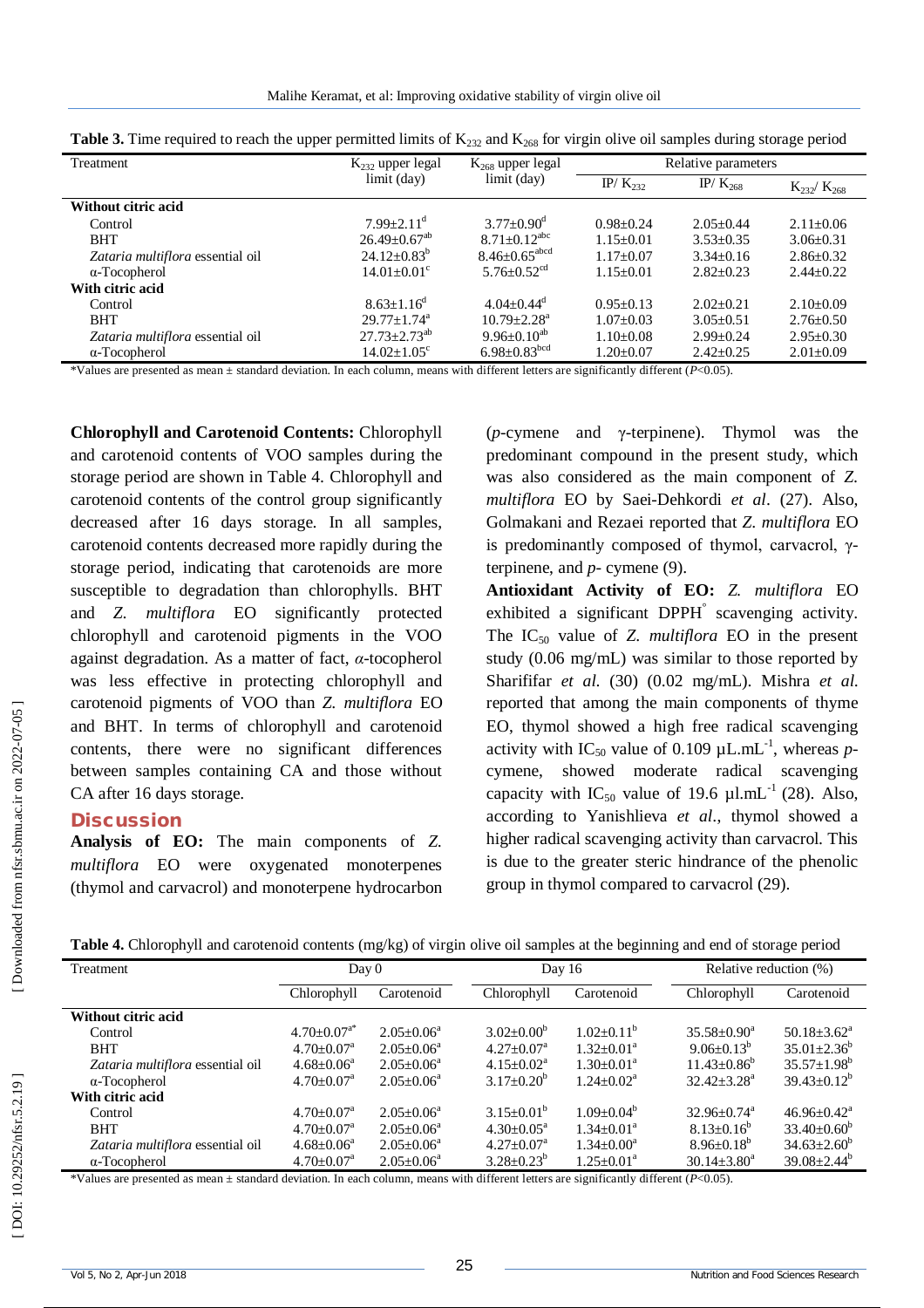*Z. multiflora* EO showed a significant ability to donate electrons to free radicals, converting them into more stable non -reactive species and terminating the free radical chain reactions. It has been reported that *Z. multiflora* EO showed a significant reducing power. *Z. multiflora* EO showed a higher reducing power than *Bunium persicum* EO *.* The reducing powers of both EOs were lower than TBHQ (31).

**Initial Quality of VOO:** At the beginning of experiment, VOO met the criteria set by the International Olive Council (IOC) for the virgin category regarding the value of free acidity  $( \leq 2.0)$ (32). Also, PV,  $K_{232}$ , and  $K_{268}$  were below the upper permitted limit established by IOC for VOO (PV≤20 meq O<sub>2</sub>/kg, K<sub>232</sub> $\leq$ 2.6, and K<sub>268</sub> $\leq$ 0.25). Therefore, the initial oxidation level of VOO was low. VOO contains a high ratio of monounsaturated/polyunsaturated fatty acids and a low iodine value. This fact is accompanied by a significant amount of total phenols with potential antioxidant capacities, and it results in a high oxidative stability of the VOO. However, presence of polyunsaturated fatty acids can reduce oxidative stability of VOO.

## **Oxidative Stability of VOO during Accelerated Storage**

**PV, AV, and TV:** Adding the *Z. multiflora* EO and BHT to the samples significantly decreased the PV of samples in comparison with the control during storage. After 16 days storage, the PV did not exceed the upper limit (20 meq  $O_2$ /kg) permitted by IOC for VOO (32). This indicates that *Z. multiflora* EO is effective in preventing the formation of hydroperoxides. Similarly, Simandi *et al*. reported that 0.6 % thyme extract (*T. vulgaris*) reduced the sunflower oil oxidation to the same extent as 0.1 % BHT did (33). *Z. multiflora* EO was more effective than *α* -tocopherol in lowering the PV of VOO. Samotyja and Malecka reported that α -tocopherol was less effective in sunflower oil stabilization in comparison with rosemary and blackcurrant seed extracts (34) .

*Z. multiflora* EO, BHT, and α -tocopherol were effective against formation of secondary oxidation products, mainly in aldehydic structure. Asensio *et al*. showed that extra virgin olive oil samples added with oregano EO had lower anisidine values than the control during storage (13). Also, Vahidyan *et al.* showed that the effect of *Z. multiflora* EO (500 ppm)

in reducing the formation of secondary oxidation products in mayonnaise formulated with linseed oil was similar to that of BHA (1000 ppm) (35).

*Z. multiflora* EO significantly inhibited the TV of VOO in comparison with the control sample. The antioxidant capacity of an EO depends on its chemical composition. Thymol and carvacrol can react with lipid -free radicals and delay the initiation step of oxidation. Also, they can react with peroxy or alkoxy radicals and prevent the propagation step of oxidation. The inhibitory effect of *γ* -terpinene against lipid oxidation is due to the presence of a strongly activated methylene group which can compete with the activated methylene in the C -11 of linoleic acid, and inhibit linoleic acid oxidation (36).

Combinations of antioxidants with CA showed a synergistic effect on lowering the TV of VOO. Similarly, Hras *et al.* reported that the synergistic activity of rosemary extract combined with CA was 2.61% in the sunflower oil (14).

The effectiveness of different antioxidants commonly corresponds to increasing the IP. This delay is often expressed as PF (14). *Z. multiflora* EO and BHT and their combination with CA showed a "very high'' antioxidant activity (PF>3). Similarly, Bandonien *et al*. reported that sage, sweet grass and tansy extracts exhibited very high (PF>3) antioxidant activity (25). α -Tocopherol both with and without CA showed "medium'' antioxidant activity (PF of 2.0 - 2.5).

Since *Z. multiflora* EO reduced the VOO oxidation at higher concentrations, *Z. multiflora* showed lower AA than that of BHT. It is commonly known that the maximum permitted levels of synthetic antioxidants are established based on various toxicological parameters. However, these parameters and limitations do not need to be applied to naturally occurring compounds. Therefore, *Z. multiflora* EO can be used at higher levels, compared with those of synthetic counterparts, thereby increasing their antioxidant effectiveness.

 $K_{232}$  and  $K_{268}$ : During the unsaturated fatty acids oxidation, the rearrangement of the double bonds, produce conjugated dienes and conjugated trienes. Conjugated dienes in fats and oils absorb at 232 nm. Similarly, conjugated trienes absorb at 268 nm (26). *Z. multiflora* EO, BHT, and α -tocopherol were effective in lowering K<sup>232</sup> and K<sup>268</sup> of VOO. Ayadi *et al.* reported that extra VOOs treated with thyme,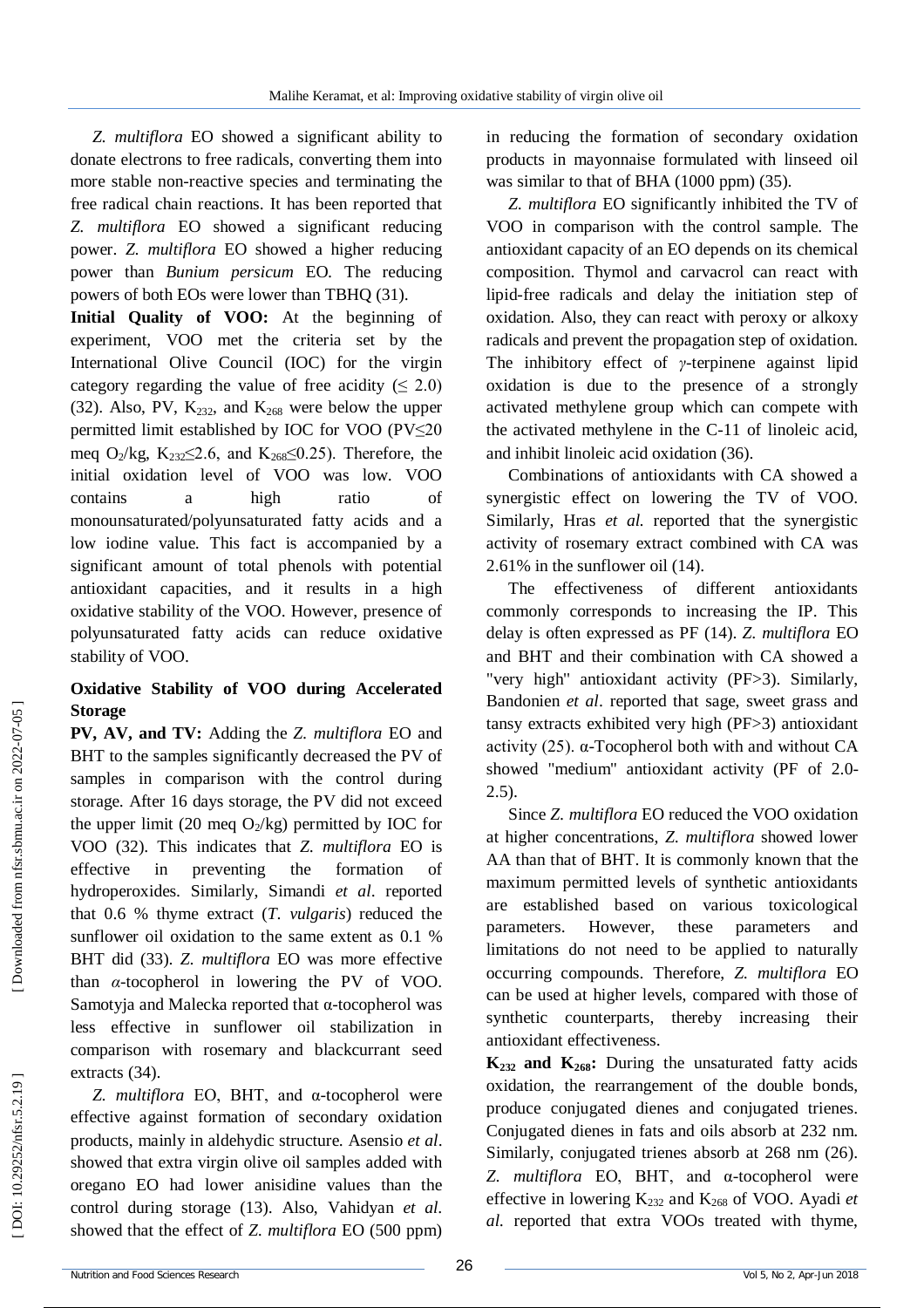rosemary and basil exhibited a significant low value of  $K_{232}$  and  $K_{270}$  than that of the control during the storage period (37). In this study, the time needed to reach the upper permitted limits of  $K_{268}$  was shorter than those of  $K_{232}$  and PV. Absorbance at 268 nm is due to the oxidation of linolenic acid in VOO (26). Similarly, Gomez-Alonso et al. showed that after 21month storage of VOO at room temperature, linolenic acid reduced 2.5 –2.8 times greater than linoleic acid (38). The time required to reach the upper permitted limit of  $K_{232}$  in samples treated with  $\alpha$ -tocopherol were significantly shorter than the durations required by BHT and *Z. multiflora* EO. However, durations of time that were required to reach the upper legal limit of  $K_{268}$  in samples treated with  $\alpha$ -tocopherol were slightly shorter than the durations required by BHT and *Z. multiflora* EO. This observation shows that the activities of different antioxidants differ depending on the oxidizing substrate.

**Chlorophyll and carotenoid contents:** *Z. multiflora* EO can be proposed as natural additives for the preservation of VOO color quality. Also, Asensio *et al*. reported that chlorophyll and carotenoid contents of extra virgin olive oil samples containing oregano EO was higher than that of control during storage (13).

In this study, effect of *Z. multiflora* EO was investigated on VOO oxidation in comparison with the effects of *α* -tocopherol and BHT. Also, the synergistic activity of CA was investigated on natural and synthetic antioxidants. Results showed that *Z. multiflora* EO significantly reduced VOO oxidation. This can be attributed to the presence of several antioxidant compounds in *Z. multiflora* EO. The *Z. multiflora* EO reduced VOO oxidation to the same extent as BHT did. The *α* -tocopherol was less effective than *Z. multiflora* EO. Also, CA exhibited a synergistic activity with natural and synthetic antioxidants. Generally, *Z. multiflora* EO can be used as natural antioxidants to reduce VOO oxidation and to preserve the color of VOO. Further research will be required to determine the correlation between the antioxidant activity and the chemical composition of *Z. multiflora* EO.

## **Acknowledgement**

This research project was financially supported by Shiraz University. We would like to thank the Edible Oil Industries Group of Etka Organization for providing the VOO. We also thank Mohsen Hamedpour -Darabi for editing the English and the research language of the paper.

#### **Financial disclosure**

This research project was financially supported by Shiraz University.

#### **References**

- 1. Velasco J, Dobarganes C. Oxidative stability of virgin olive oil. Eur J Lipid Sci Technol 2002; 104: 661 -76.
- 2. Morales MT, Przybylski R. Olive Oil Oxidation. In: Harwood J, Aparicio R, editors. Handbook of Olive Oil. New York: Springer; 2013: 479 -522.
- 3. Basaga H, Tekkaya C, Acikel F, Antioxidative and free radical scavenging properties of rosemary extract. LWT -Food Sci Tech 1997; 30: 105 -108.
- 4. Allam, SS, Mohamed, HMA, Thermal stability of some commercial natural and synthetic antioxidants and their mixtures. J Food Lipids 2002; 9: 277 -293.
- 5. Sanhueza J, Nieto S, Valenzuela, A, Thermal stability of some commercial synthetic antioxidants. J Am Oil Chem Soc 2000; 77: 933-936.
- 6. Farag R, Badei A, El Baroty G, Palta J, Nobel P, Influence of thyme and clove essential oils on cottonseed oil oxidation J Am Oil Chem Soc 1989*;* 66: 800 -804.
- 7. Yanishlieva NV, Marinova EM. Antioxidative effectiveness of some natural antioxidants in sunflower oil. Zeitschrift für Lebensmittel -Untersuchung und Forschung 1996; 203:220 -3.
- 8. Fazeli MR, Amin G, Attari MMA, Ashtiani H, Jamalifar H, Samadi N. Antimicrobial activities of Iranian sumac and avishan -e shirazi (*Zataria multiflora*) against some food -borne bacteria. Food Cont 2007; 18: 646 -9.
- 9. Golmakani MT, Rezaei K. Microwave ‐assisted hydrodistillation of essential oil from *Zataria multiflora* Boiss. Eur J Lipid Sci Technol 2008; 110 : 448 -54.
- 10. Mastelic J, Jerkovic I, Blažević I, Poljak -Blaži M, Borović S, Ivančić-Baće I, et al. Comparative study on the antioxidant and biological activities of carvacrol, thymol, and eugenol derivatives. J Agric Food Chem 2008; 56: 3989 -96.
- 11. Viuda ‐Martos M, Ruiz Navajas Y, Sánchez Zapata E, Fernández ‐López J, Pérez ‐Álvarez JA. Antioxidant activity of essential oils of five spice plants widely used in a Mediterranean diet. Flav Frag J. 2010; 25: 13 -9.
- 12. Hashemi MB, Niakousari M, Saharkhiz MJ, Eskandari MH. Stabilization of sunflower oil with *Carum copticum* Benth & Hook essential oil. J food Sci Tech 2014; 51: 142 -7.
- 13. Asensio CM, Nepote V, Grosso NR. Chemical Stability of Extra ‐Virgin Olive Oil Added with Oregano Essential Oil. J Food Sci 2011; 76: S445 -S50.